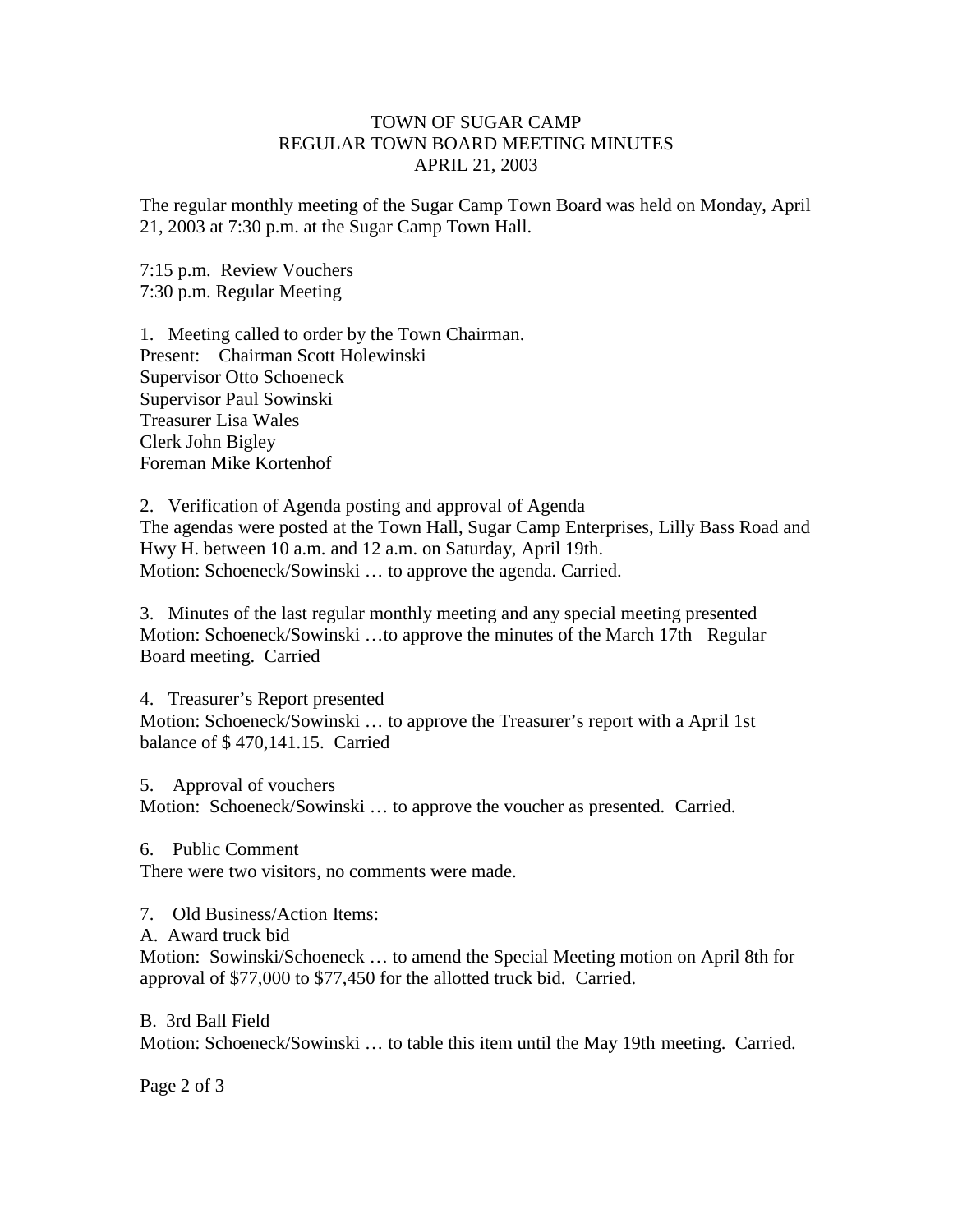### 8. New Business:

- A. Clerks report-Action / Discussion Items:
- 1. Disposal of old ceiling tiles and lights

Motion: Sowinski/Schoeneck … to post for two week the old ceiling tiles and lights for sale by bid. Otto will open and award to the highest bidder. Carried.

### 2. Disposal of Oshkosh plow truck

Motion: Sowinski/Schoeneck … to table this item until the May 19th meeting. Carried.

# 3. Change in cemetery sexton duties

Motion: Sowinski/Schoeneck … to eliminate the Town's Sexton position and add the duties to the Town Foreman's job description with no increase in pay. Carried.

### 4. Crack sealing

Motion: Schoeneck/Sowinski … to award \$4000 to Pitlik's and Farners for crack sealing to be completed by July 1st at a cost of \$1.25 per pound. Town Foreman to determine which roads will be sealed. Carried

# 5. No-smoking ordinance for Town Hall

Motion: Schoeneck/Sowinski … to increase the security deposit for the Town Hall to \$150.00 and to designate all enclosed Town Buildings as "Non-Smoking." Carried.

B. Board Members-Action / Discussion Items:

- 1. Chairman Holewinski
- 2. Supervisor Sowinski

# 3. Supervisor Schoeneck

Town Hall remolding originally called for completion of the bar ceiling in the fall. The contractor doing the main ceiling gave the Town a good price to do the work now while he is here and most of the ceiling is already removed. This was approved and all the ceiling work is now done.

# C. Road, Shop, Town Hall: Action / Discussion Items:

1. Road Work Report:

Report submitted and attached to the minutes.

#### 2. Town Hall Report:

Report submitted and attached to the minutes.

9. Adjournment: Motion: Schoeneck/Sowinski to adjourn at 8:40 p.m. Carried.